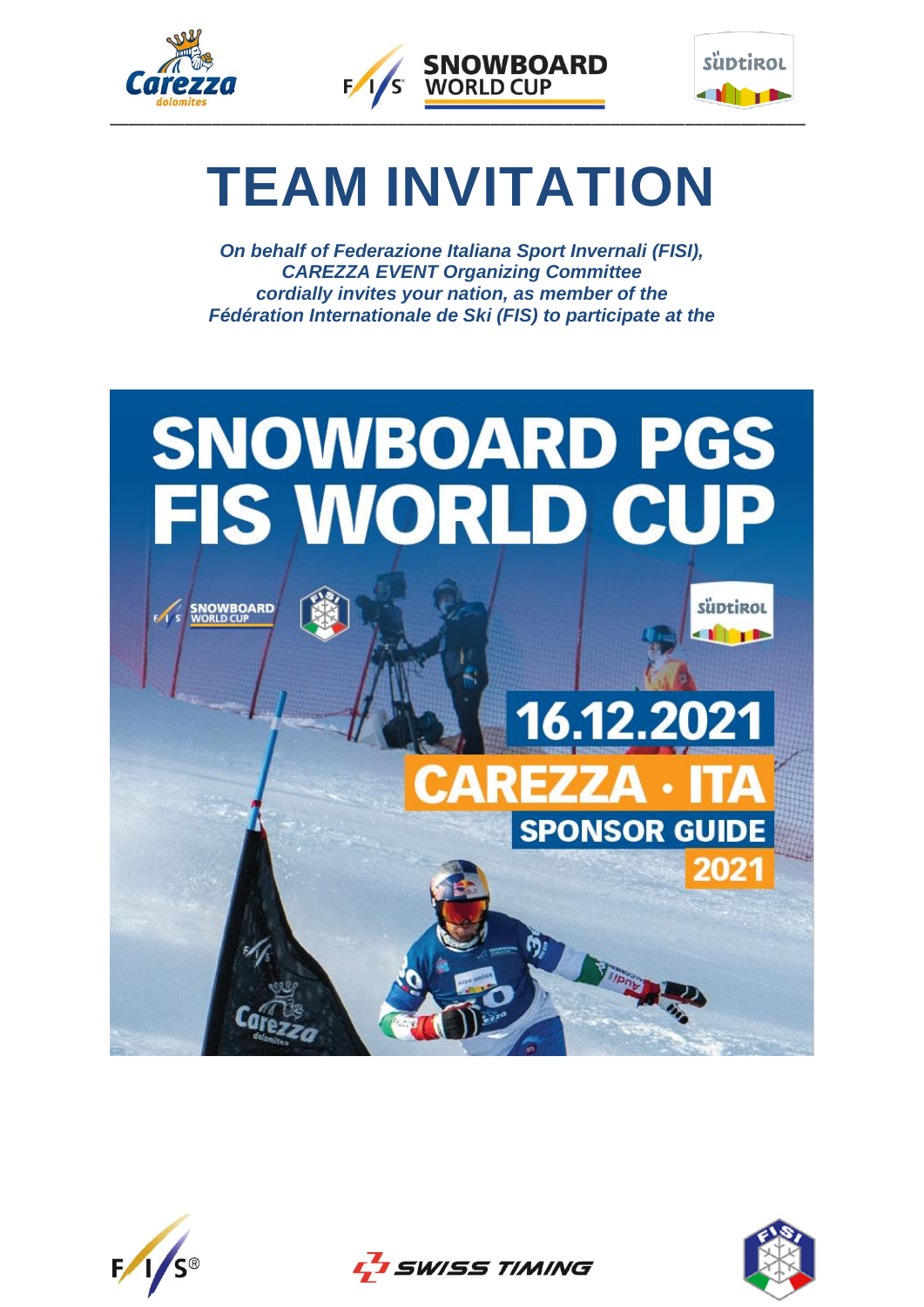





# **1. ORGANIZING COMMITEE**

Carezza Event Via Carezza, 21 A 39056 Nova Levante, BZ, Italy Tel. +39 0471 614139, Fax. +39 0471 614714 Email : [event@carezza.it,](mailto:event@carezza.it) Website : [www.carezza.it](http://www.carezza.it/) Follow us on Facebook

#### **2. COMPETITIONS**

FIS rules will be applied to these competitions.

# **3. ENTRIES**

Entries will only be accepted from National Ski & Snowboard Associations in accordance with the FIS quotas and rules.

**All entries must be done by using the FIS Online Registration System, through the FIS Homepage [\(http://www.fis-ski.com/ "M](http://www.fis-ski.com/%20%22)ember Section"). Entries by mail or fax are not accepted.**

**Preliminary deadline for competitors and officials: November 6th, 2021**

**Final deadline for competitors and officials: December 6th, 2021**

# **4. PARTICIPATION FEE**

According to the World Cup Rules a mandatory Participation Fee of CHF 30 per each competitor and competition day has to be paid to the organizing committee.

**Payment - IMPORTANT:** The Participation Fee has to be paid per nation and not later than **December 06th, 2021** by bank transfer or alternative by credit card at the TC Meeting.

**Bank account of the organizer CAREZZA EVENT:** Cassa Raiffeisen Schlern-Rosengarten Soc.Coop.a r.l. IBAN: IT 03 N 08065 58650 000306306799 SWIFT-BIC: RZSBIT21610

If there are any changes regarding the competitor's number before the competition day the organizing committee will [settle](http://www.dict.cc/englisch-deutsch/settle.html) [the](http://www.dict.cc/englisch-deutsch/the.html) [difference](http://www.dict.cc/englisch-deutsch/difference.html) at the Team Captains Meeting!





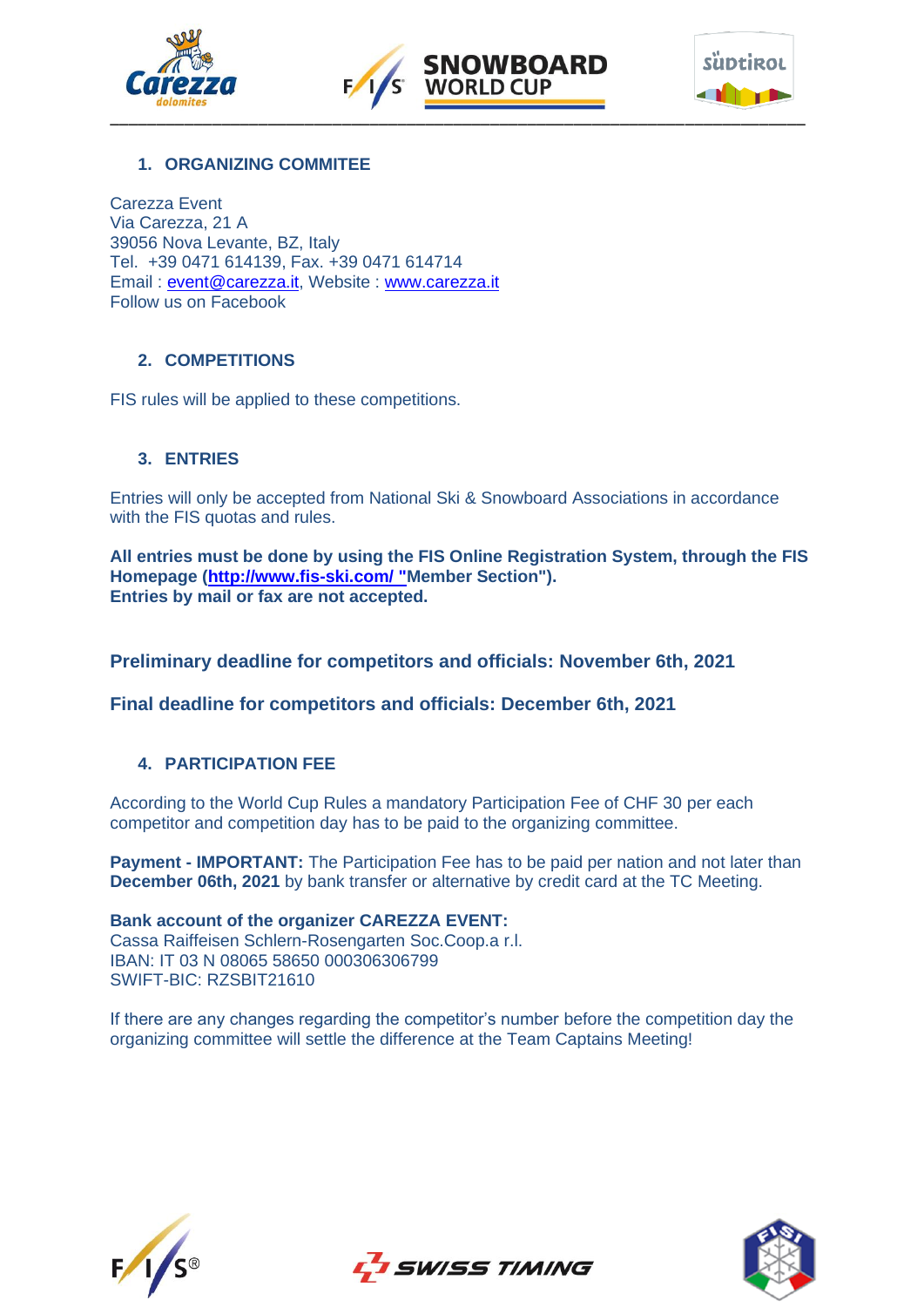



# **NOWBOARD WORLD CUP**



# **5. ACCOMMODATION**

The OC will take all the entries from the FIS online registration system, please pay attention: **check in and check out dates - also if no accommodation is needed - must be ABSOLUTELY CORRECT!**

**Each team will be held responsible for any damage incurred during the stay. In the case of early departures or no-show, the room fee has to be paid anyway.**

#### **IMPORTANT INFORMATION:**

**Booking of accommodation has to be done through the OC! Teams which book accommodation on their own and not through the OC will have to pay the full price for ski passes for the whole period!**

The OC will confirm to each team and team captain the exact number of booked rooms with the name of the accommodation and we ask to check the list of the booked rooms exactly.

#### **IMPORTANT: Please note that after the Pre-Entry it is not possible anymore to make the total cancellation of accommodation.**

All team members will find a special surprise on their room.

Please note that accommodations will be available at the FIS rate for the dates of the program only. Early arrivals and late departures are subject to availability and are not available at the FIS rate.

The hotel rates for early arrivals or late departures are available upon request.

Fees for all accommodation are payable directly at the Check-in of the hotels. Major credit cards and EURO currency are acceptable form of payments. The organizers are not responsible for teams staying at any other facility outside the official program.

The OC requires birth date, birth place and passport information of all athletes, coaches and team supporters.

The responsible institution in charge of hotel reservation is the Tourist Board Nova Levante (Mrs. Helen Obkircher); please send ALL your changes to the online entries after the system is closed by email to both of those addresses:

L'I SWISS TIMING

1. [worldcup@carezza.com](mailto:worldcup@carezza.com) Attn. Helen, tel. +39 0471 619521

2. [event@carezza.it](mailto:event@carezza.it) Attn. Anna, tel. +39 0471 614139



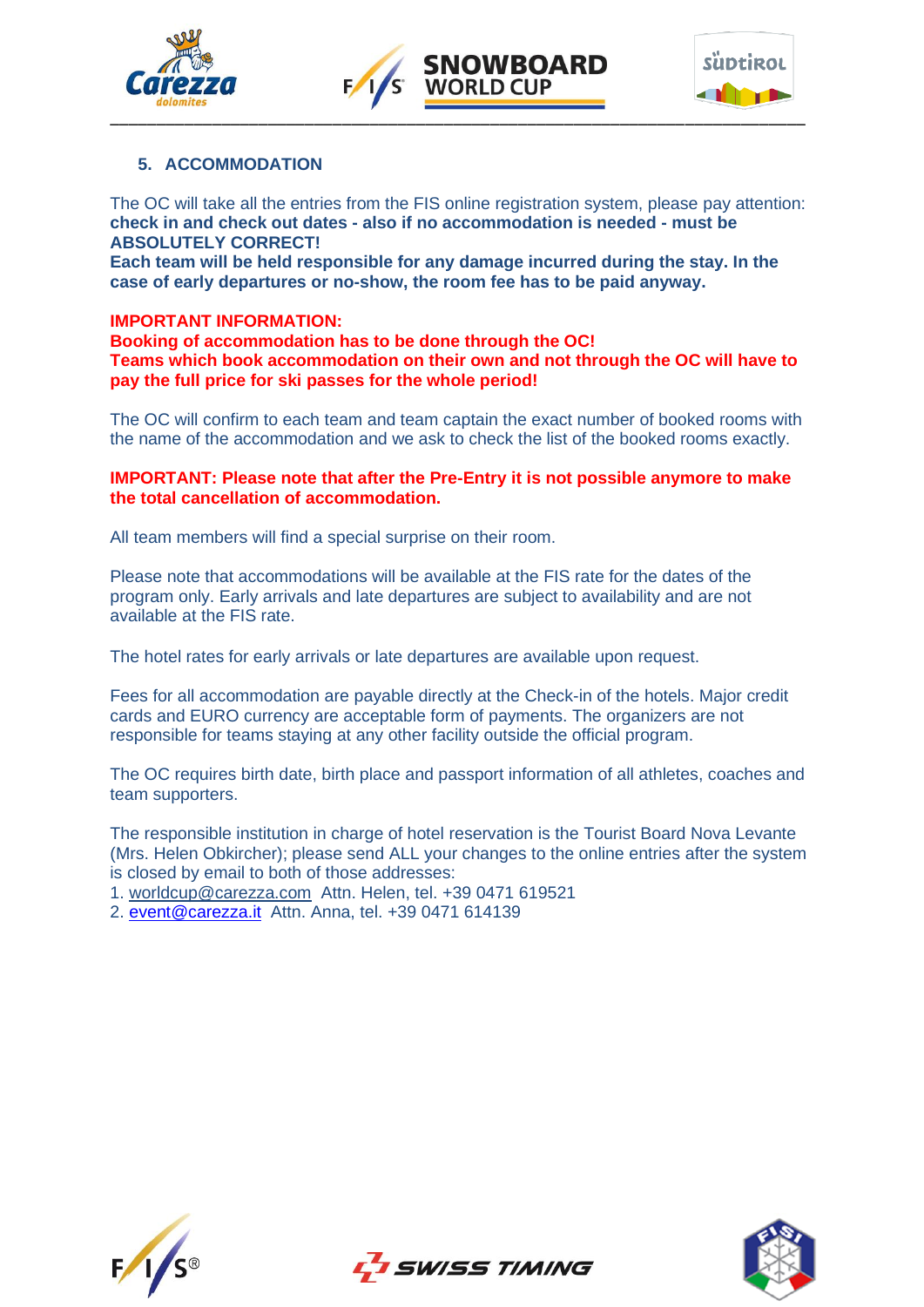



# **ATTENTION –TAX FOR ALL LODGING ESTABLISHMENTS**

The local tax will be levied at ALL LODGING ESTABLISHMENTS, on a per-guest and perovernight-stay basis and has nothing to do with the FIS Rate of the accommodation. The amount is contingent upon the category of the establishment. Children and adolescents under 14 years of age are exempt from levy.

**NOWBOARD** 

The local tax is payable upon departure and is listed separately on the invoice.

The amount of local tax is graduated in 2021 as follows:

- 2,50 Euro per guest and night in accommodations with four stars, four stars superior and five stars
- 2,10 Euro per guest and night in accommodations with three stars and three stars superior
- 1,75 Euro per guest and night in all other accommodations

#### **6. RACE OFFICE**

Valley station Pra di Tori lift – Passo Costalunga

#### **7. ACCREDITATION**

Valley station Pra di Tori lift – Passo Costalunga

#### **8. TEAM CAPTAINS MEETING**

Valley station Pra di Tori lift – Passo Costalunga

#### **9. CEREMONIES**

Please see the scheduled program.

#### **10. TRAINING**

It is possible to train until Friday, 10 th December 2021 on the Pra di Tori race slope! The Carezza OC will do everything possible to provide consistent and equal training conditions for every team participating in the World Cup.

The training line assignment will be organized in assistance of the pre-selected connection coach and in cooperation with the organizer.

There will be no preferences of nations, but a line and session sharing process as for the official WC training days.

For the training, please contact Philipp Thurner via Email: philipp.thurner@latemar-carezza.it or tel. +39 0471 614139.





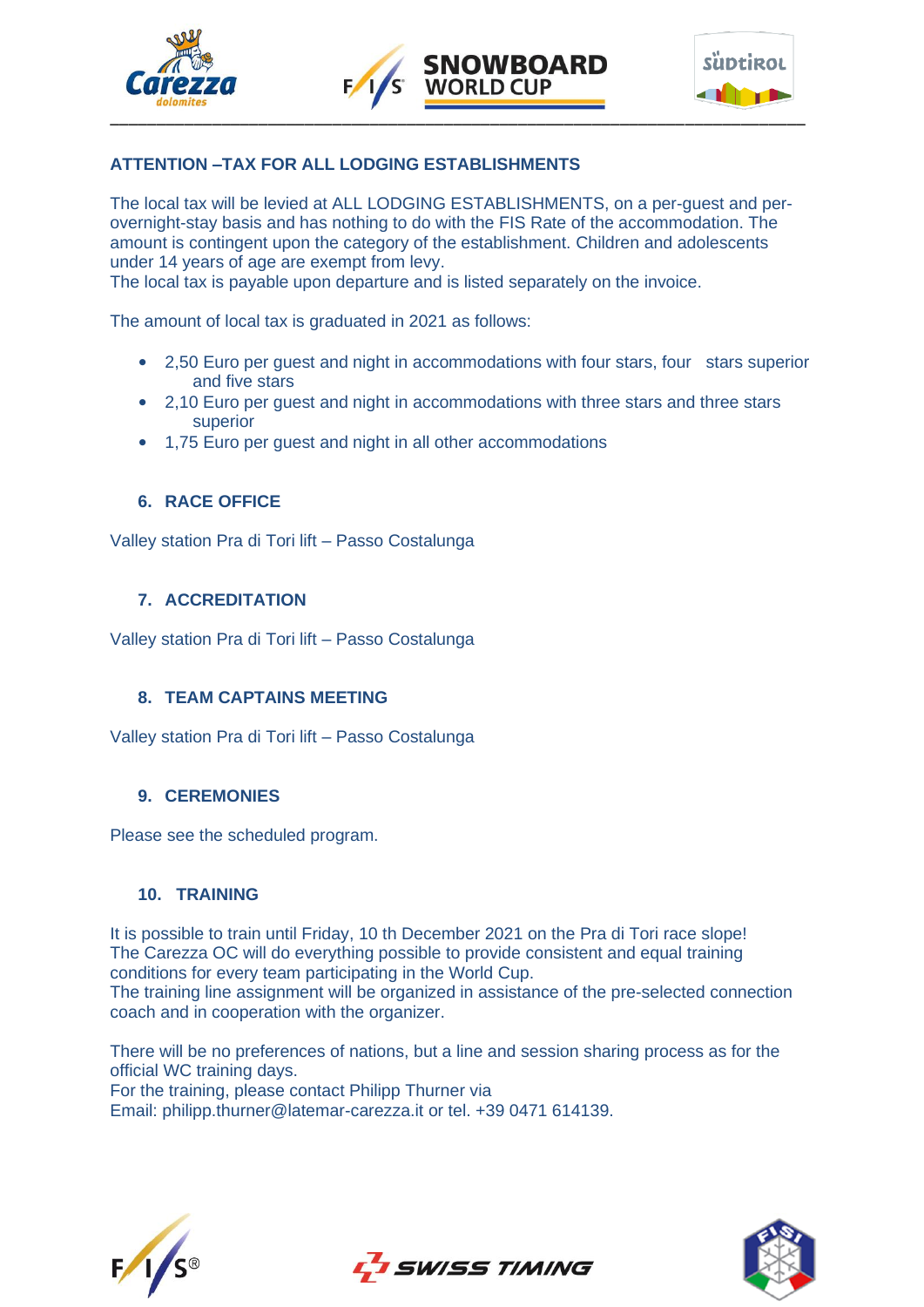





# **11. SNOWBOARD FIS WORLD CUP CAREZZA is a GREEN EVENT**

The FIS Snowboard World Cup Carezza is a Green Event. Green Events are planned according to different criteria of sustainability, they are organized in accordance to ecological, economic and social aspects. The essential factors are the use of environment-friendly products, energy efficiency & waste management, regional added value and social responsibility.

#### **We ask all teams, athletes and staff to help us to make this event GREEN!**

**Tip:** For the international guests it is possible to support the green event thought by offsetting the flight and supporting certified climate protection projects with a donation:<https://www.atmosfair.de/en/home> or at <https://de.myclimate.org/?L=0>



# **12. LIABILITY**

All athletes, officials and members of the National Association who attend and participate at the event shall do so at their own risk. The Organizing Committee, suppliers, their agents, Carezza Event, shall not be responsible for any losses or injuries incurred or suffered by any athlete, official or other person in conjunction with the organisation or staging of the event.

# **13. BIBS**

All competitors must wear bibs during the competitions (inspection, qualification and race) and during the award ceremonies.

# **14. ACCIDENT INSURANCE**

Each competitor must have his/her own medical insurance and a valid medical certificate. The Organizing Committee, suppliers, their agents, Carezza Event, decline any responsibility for accidents, damaged or lost equipment and 2nd or 3rd party claims before, during or after the event.

# **15. MEDICAL AND ANTI-DOPING**

Anti-doping control may be conducted for each event and gender.





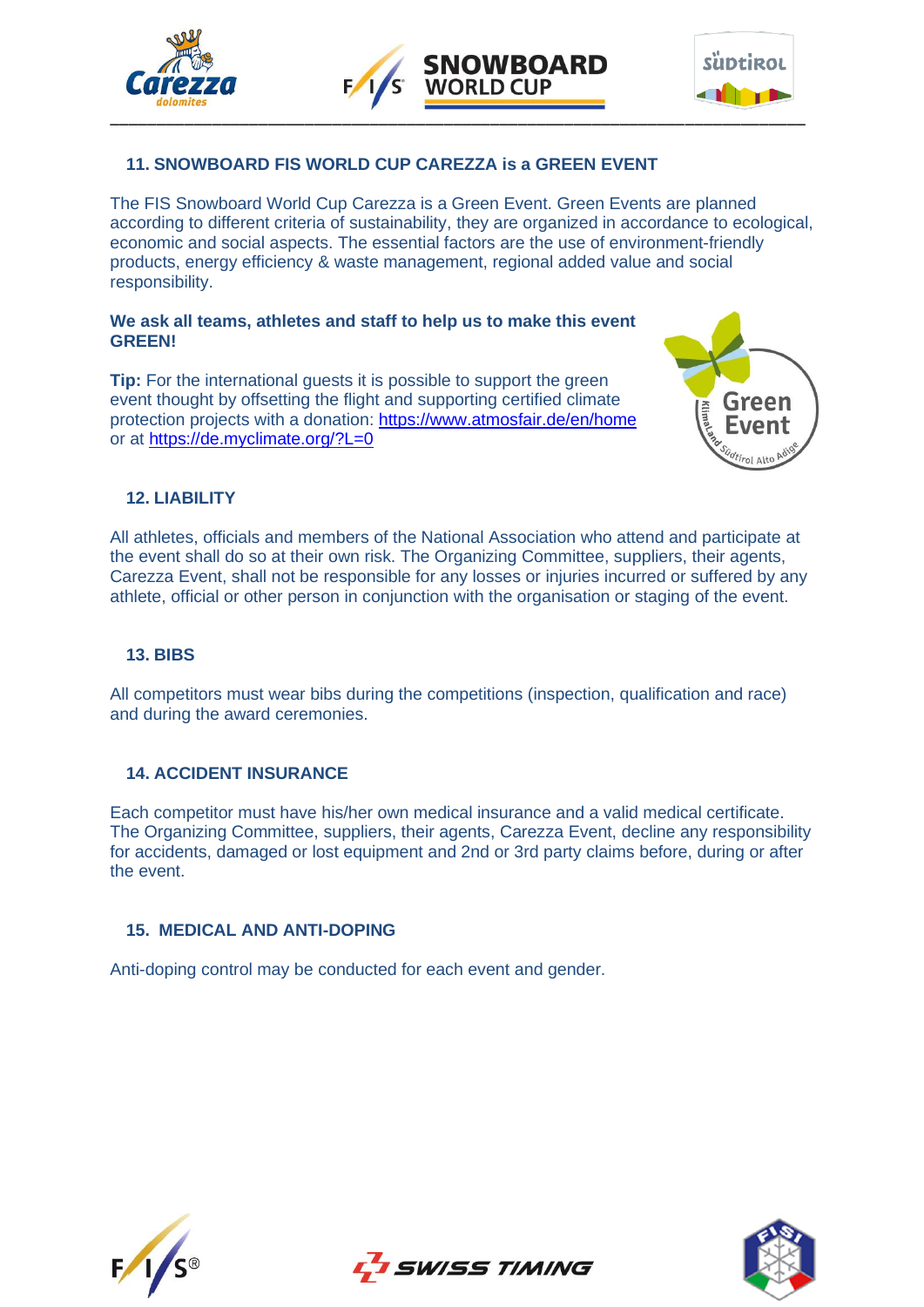





# **16. Covid 19 – PREVENTION GUIDELINES**

Regarding the situation, the FIS and we as LOC are obliged to establish prevention guidelines in order to minimise the risk of infection. The detailed and updated protocol of measurements for the mitigation of the Covid-19 risk will be available one month before the event.

In accordance to the regulations and regarding the FIS Covid-19 World Cup Risk Management and Testing Protocol in place every person who wants to access a FIS World Cup Event must have and present a negative Covid-19 RT-PCR test result carried out prior to arrival (72hours) and complete a Health Questionnaire.

We as LOC will offer the possibility to make the necessary test on-site. The costs for prearrival and on-site testing arranged by the Organiser and national health authorities are carried by the person or responsible group (i.e., Teams, FIS, etc.)

In general, we would like to emphasize that primarily the local regulations of the country, in which the event takes place have to be applied and stand above the FIS regulations.

#### **17. PRIZE MONEY**

Prize money will be transferred within 7 days from the last competition day to the athlete's accounts.

All prize money will be issued following the new FIS prize money process. NSAs must manage all information required for prize money using the FIS Athlete Registration module in the FIS member section. All bank information MUST be uploaded to the FIS database prior to Finals. Athletes without the correct bank information uploaded to the FIS system will experience a delay in prize money bank transfer.

The winners will receive prize money via bank transfer only (no checks). In order to process the prize money, all winners must provide valid bank details, identification, and complete appropriate tax documentation.

Men & Women's FIS World Cup Parallel Giant Slalom event. 25,000 CHF will be awarded per gender, for each event. Prize money will be awarded to the top 10 men and top 10 women.

| <b>1st Place</b> | 45%        |
|------------------|------------|
| 2nd Place        | 23.50%     |
| 3rd Place        | 12.50%     |
| 4th Place        | 6%         |
| 5th Place        | 3%         |
| 6th Place        | 2.50%      |
| <b>7th Place</b> | 2.25%      |
| 8th Place        | 2%         |
| 9th Place        | 1.75%      |
| 10th Place       | $1.50\%$ . |
|                  |            |





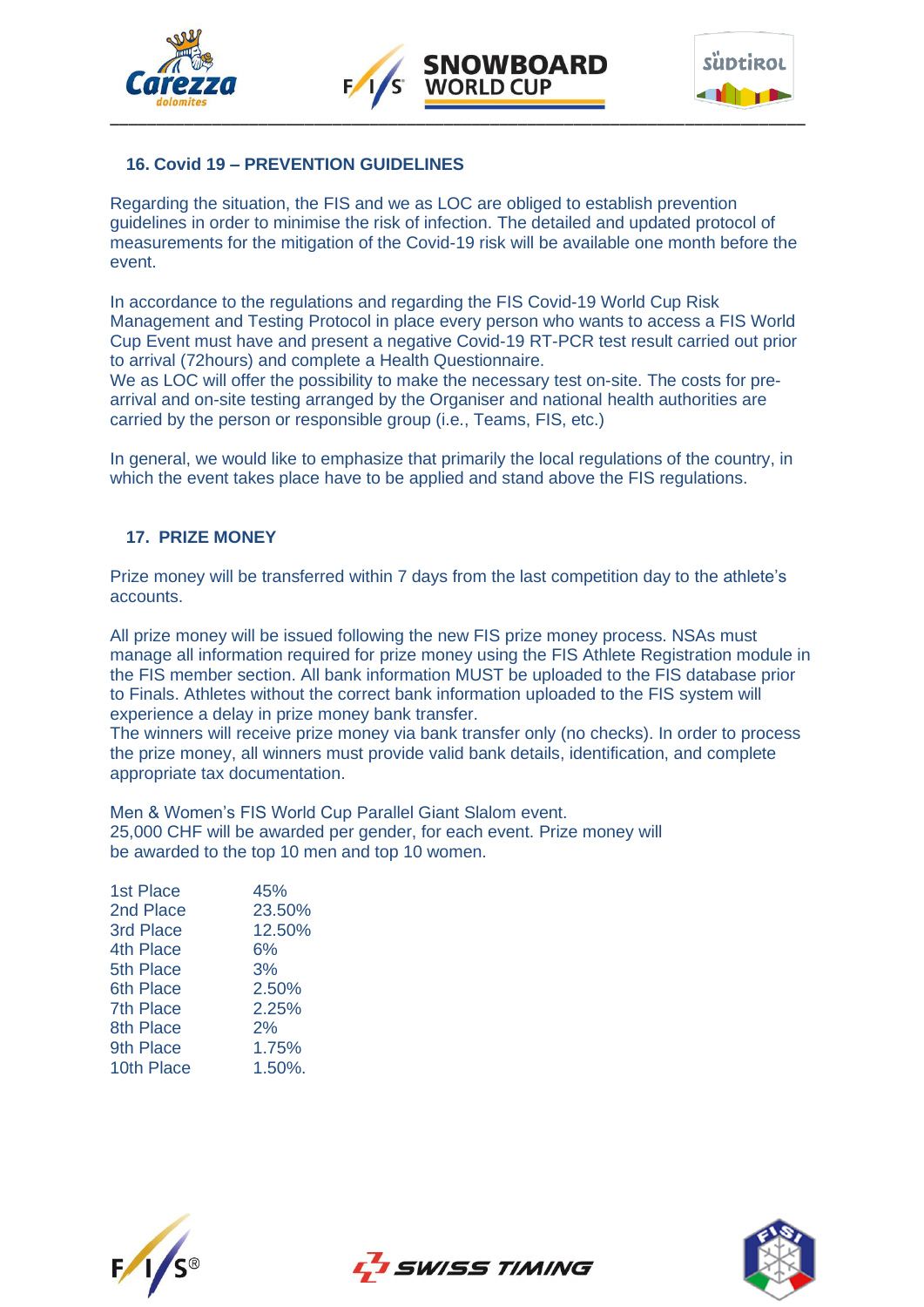





# **SCHEDULE**

|                                     | Monday, 13 December 2021<br>Official arrival day |                                                    |
|-------------------------------------|--------------------------------------------------|----------------------------------------------------|
| Opening Hours – race office         | $16.00 - 18.30$                                  | Valley station Pra di Tori,<br><b>Carezza Pass</b> |
| <b>Covid-19 test option on site</b> |                                                  | Place to be defined                                |
| <b>Team Captains Meeting</b>        | 18.00                                            | Valley station Pra di Tori,<br><b>Carezza Pass</b> |

|                                                | Tuesday, 14, December 2021<br><b>Training</b> |                                                    |
|------------------------------------------------|-----------------------------------------------|----------------------------------------------------|
| Opening Hours – race office                    | $08.00 - 18.30$                               | Valley station Pra di Tori,<br><b>Carezza Pass</b> |
| <b>TRAINING ON THE PAOLINA SLOPE - CAREZZA</b> |                                               | $08.00 - 13.00$                                    |
| <b>Team Captains Meeting</b>                   | 18.00                                         | Valley station Pra di Tori,<br><b>Carezza Pass</b> |

|                                                | <b>Wednesday, 15 December 2021</b><br><b>Training</b> |                                                    |
|------------------------------------------------|-------------------------------------------------------|----------------------------------------------------|
| Opening Hours – race office                    | $08.00 - 18.00$                                       | Valley station Pra di Tori,<br><b>Carezza Pass</b> |
| <b>TRAINING ON THE PAOLINA SLOPE - CAREZZA</b> |                                                       | $08.00 - 13.00$                                    |
| <b>Team Captains Meeting</b>                   | 17.00                                                 | Valley station Pra di Tori,<br><b>Carezza Pass</b> |

| Thursday, 16 December 2021                 |                     |                                             |  |  |
|--------------------------------------------|---------------------|---------------------------------------------|--|--|
| <b>Snowboard FIS World Cup Carezza PGS</b> |                     |                                             |  |  |
| <b>Opening Hours Race Office</b>           | $07.00 - 18.00$     | Valley station Pra di Tori,<br>Carezza Pass |  |  |
| Inspection of the slope                    | $08.00 - 08.30$     |                                             |  |  |
| Start of the qualification                 | $09.00 - ca. 11.00$ |                                             |  |  |
| Inspection of the slope/final              | $12.00 - 12.30$     |                                             |  |  |
| Final                                      | $13.00 - 14.20$     |                                             |  |  |
| Flower and award ceremony                  | 14.20 ca.           | Finish area                                 |  |  |
| *EVENT PROGRAMM SUBJECT TO CHANGES.        |                     |                                             |  |  |